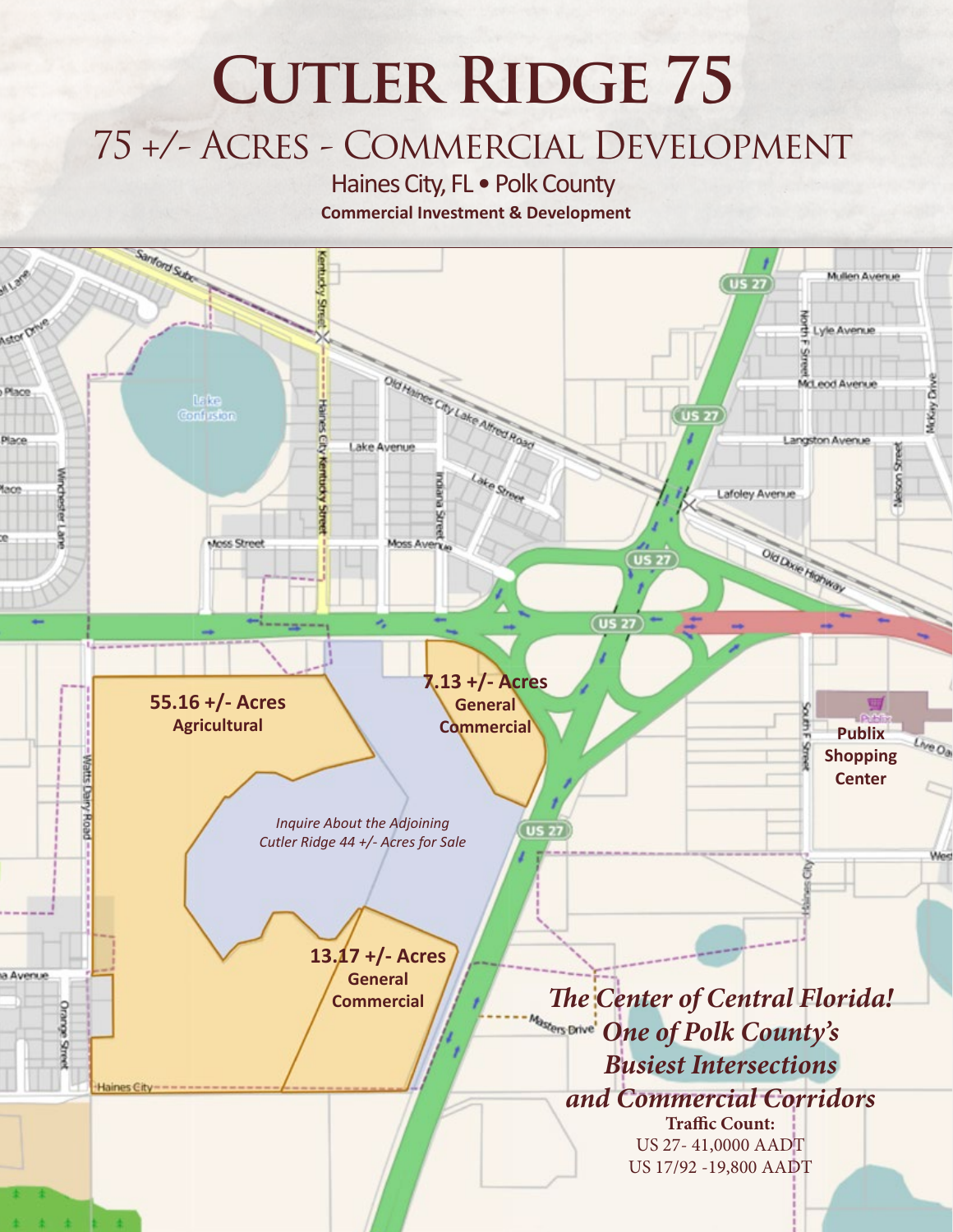

## **For additional details, Soils and Wetlands Maps, go to: SaundersRealEstate.com/CutlerRidge75**

**See the Adjoining Cutler Ridge 44 +/- Acres for Sale: SaundersRealEstate.com/CutlerRidge44**





**Coldwell Banker Commercial Saunders Real Estate** 114 N. Tennessee, 3rd Floor, Lakeland, FL 33801 • 863-648-1528 • SaundersRealEstate.com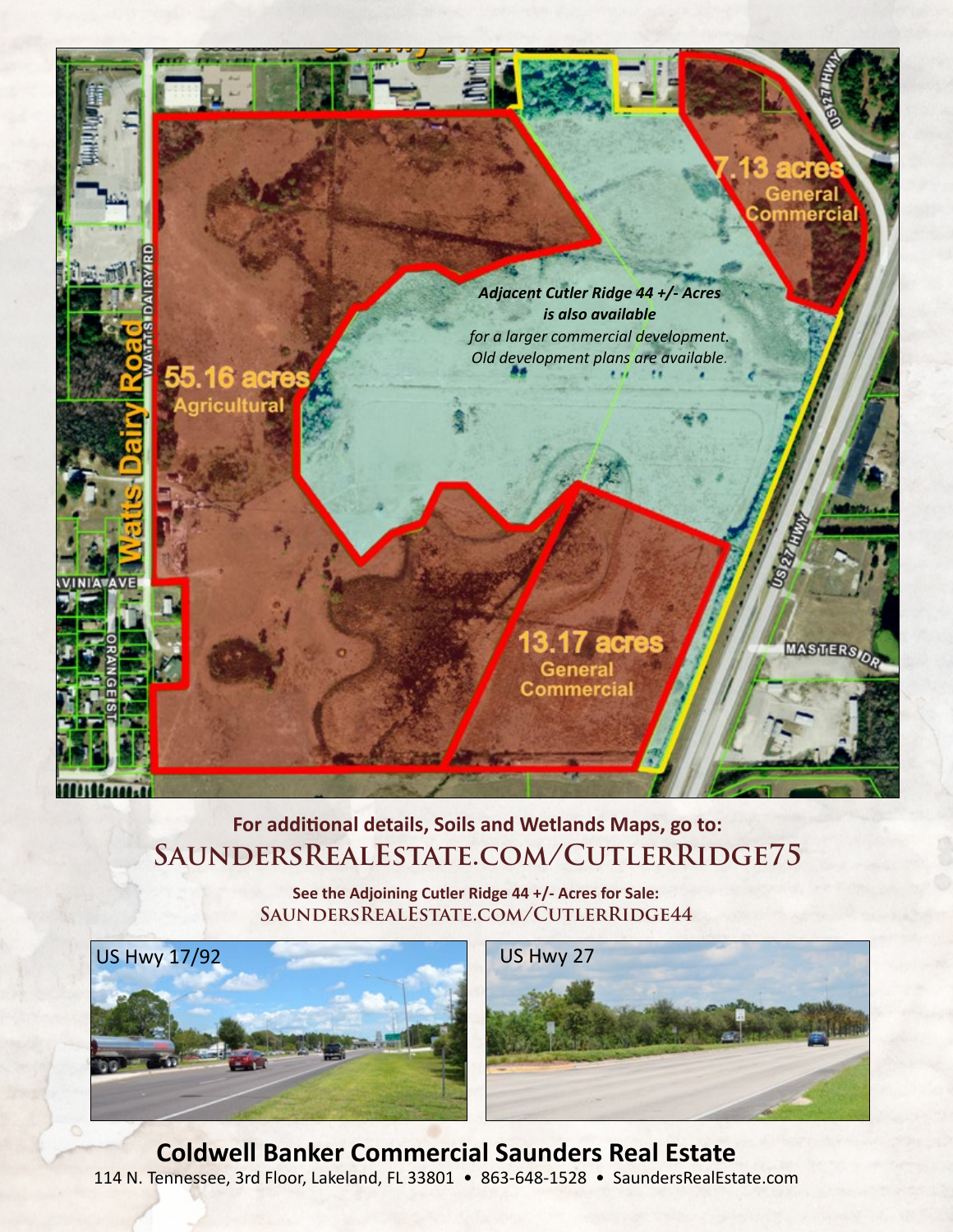## **Cutler Ridge 75 +/- Acres - Commercial/Ag Vacant Land** Haines City, FL • Polk County

### *This property can be purchased with the adjoining Cutler Ridge 44 +/- acres for a larger commercial development. Please inquire. Old development plans are available.*

#### *Great Location for Commercial Development*

Food & Beverage Stores, Automobile Dealers, Building Materials, Lawn and Garden Equipment and Supply Stores, and well-suited as a Hotel or Multi-family development site. The property is in an excellent location for commercial development - located at the southwest corner of the busy intersection of US 27 and US 17/92. The main commercial arteries through Polk County, US 27 connects with I-4 and US 92 connects with FL 570 (Polk Parkway).



#### **Total Acreage:** 75.46 +/- acres

- 55.16 +/- acres of agricultural land
- 20.3 +/- acres of general commercial land

**Sale Price:** \$1,200,000

**Price Per Acre:** \$16,000

**Property Address:**  (1) Watts Dairy Road and US Hwy 17/92 (2) US Hwy 27 Haines City, FL 33844 , Polk County

**Nearest Intersection:** US 27 and US 17/92

**Soil Types:** Hontoon and Samsula Muck; Smyrna, Myakka, Adamsville, Bassinger, Tavares Fine Sands

**Land Cover:** Natural land cover vegetation

**Uplands/Wetlands:**  47.96  $+/-$  acres uplands, 27.5  $+/-$  acres wetlands

**Current Use:** Agriculture - cattle

**Taxes & Tax Year:** 1449.74 for 2012

**Road Frontage:** 

- $\cdot$  1,200 +/- ft on US 27
- $830 +$ /- ft on the curve of 17/92
- 1,500 +/- ft on Watts Dairy Road

**Fencing:** Perimeter

**Water:** Available

**Utilities:** Force main for sewer on north side of US 17/92

**City of Haines City Zoning:** General commercial and agriculture - multi-family is an allowed use on commercial properties in Haines City

#### **Traffic Count:**

US 27 - 41,000 AADT / US 17/92 - 19,800 AADT

**Parcel IDs:** 272730000000023010, 272730000000023020

**Driving Directions:** From Haines City - the property is on the southwest corner of US 27 and US 17/92

# **Coldwell Banker Commercial Saunders Real Estate**

114 N. Tennessee, 3rd Floor, Lakeland, FL 33801 • 863-648-1528 • SaundersRealEstate.com